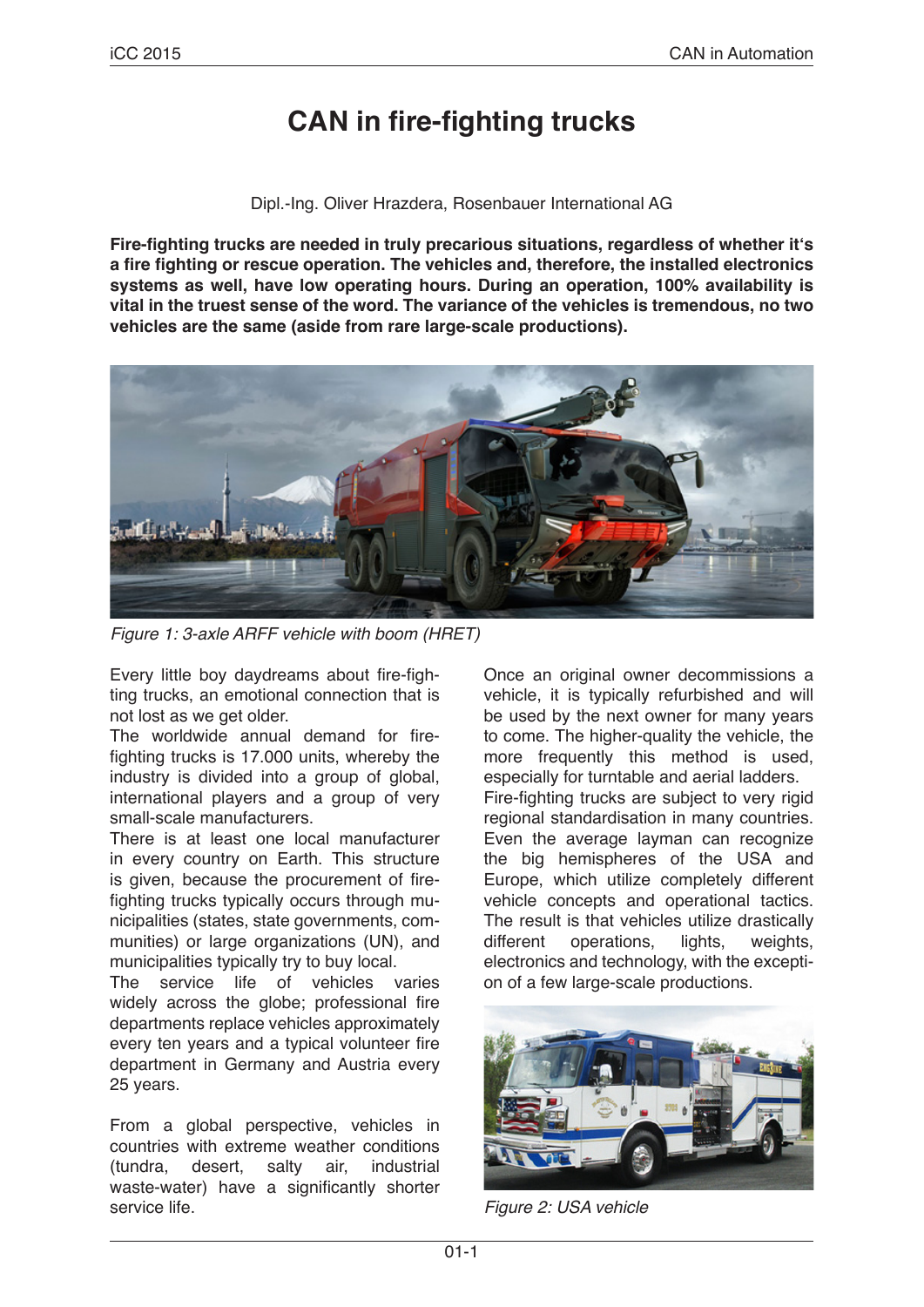The equipment even differs drastically among smaller European markets, which is why single unit custom-built vehicles are so widely discussed.

In terms of electronics, there are three primary challenges.

- a) First, the extremely long service life of the vehicles and thus the permanent necessity to somehow replace discontinued units in order to keep the vehicles operational.
- b) Differing levels of technology when compared worldwide. On the one hand, state-of-the-art, highly technological functions and operations, automated if possible, in divergent markets and thus an absolute focus on simplicity and robustness, far removed from any gimmicks. To achieve this wide range with corresponding common parts in terms of electronics is a very big challenge.
- c) Once each vehicle is equipped with all of the various functions, equipment and components desired by the customer, the respective variance is primarily reflected in the software. Keeping the software lean while satisfying the needs of customers and being able to debug represents a big challenge.

A fire-fighting truck consists in principle of two parts, the chassis (purchased or developed in-house) and the specific fire department body module.

## **Chassis scope:**

There are two different types of chassis.

a) The fire department manufacturer develops and produces its own chassis.

This version is more widespread in the USA, even for municipal vehicles; absolute specialty vehicles prevail in Europe (e.g.: ARFF vehicles).

The problem lies therein that very few providers even offer such a specific custom chassis (52 tons, 130 km/h). The only alternative to being dependent on these providers is the construction of the chassis in-house.

The entire drivetrain with the standard SAE J 1939 bus connections is in the hands of the manufacturer.

So technologically very challenging in terms of the concept and integration, sometimes with multiple gateways.

The chassis body differs here, above all due to the drive concept, since there are vehicles with a different number of axles (2-4) on which various gearboxes and up to three diesel motors are installed. The electronics needed for the gearbox, engine, ABS, etc. are connected by way of SAE J 1939, whereby complex CAN structures with multiple gateways are created through serial electronic systems with identical node numbers (e.g.: node ID 0 for engine). Even the control of the individual components using CAN is different from supplier to supplier; nearly identical for frequently used functions; sometimes vastly different for lower priority functions. The differences stem from the "freely definable" CAN messages section, primarily, however, the manufacturer-specific interpretation.

b) The fire department manufacturer buys standard truck chassis.

In this case, the superstructure is connected using the chassis interface from the respective chassis manufacturer.

This is to ensure that the vehicle gateway will not have an unintended effect on the drivetrain.

This interface mostly offers its own hardware in- and outputs, where the most important functions can be activated/accessed (e.g. PTO, 1st intermediate speed, stop light activated, etc.).

Nearly every chassis manufacturer now offers a CAN interface that enables the functional scope of the hardware signals, supplemented with an entire series of additional signals and functions (e.g. diesel filling level).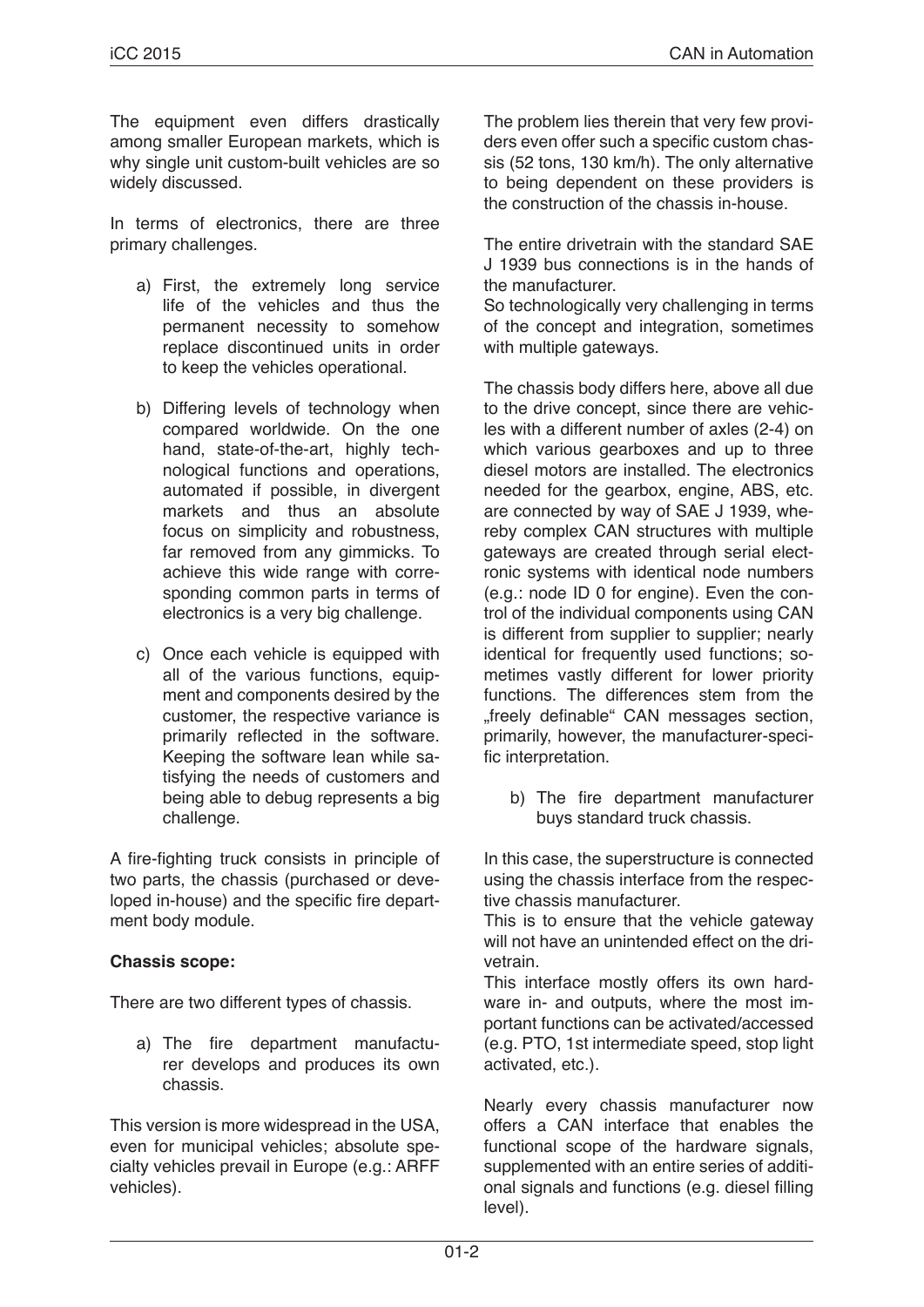The inconsistencies of the different chassis manufacturers is problematic in both solutions. Neither the hardware interface, nor the CAN interface is the same amongst the different brands. Sometimes the CAN interfaces differ significantly even when they are the same brand and model (e.g.: Euro 5 to Euro 6 vehicles).

For superstructure manufacturers, this leads to significant costs and incompatibilities time and again.

# **Fire department body module:**

A typical fire department municipal vehicle consists of multiple segments.

- a) Driving compartment
- b) Crew cab
- c) Basic superstructure with tanks and equipment compartments
- d) Pump
- e) Additional components

Many different fire department manufacturers place the control architecture in accordance with this spatial division.



*Figure 3: typical electronics distribution for municipal vehicle*

- a) Driving compartment:
	- At least one electronics assembly sits here, which on the one hand controls the interface to the chassis, and in addition at least for the warning device as well (rotating beacon, front flashers, country- and operator-specific tone sequences). An operator's panel is always located in the driving compartment, which has anywhere from just a few standard switches up to highly complex displays depending on the design.

b) Crew cabin:

 Two different crew cab types are available, from the scope of delivery of the chassis manufacturer or as a crew cab specific to the superstructure manufacturer. Only in the 2nd case must the different illumination, LED bars, door contacts, central locking, etc. be read in by way of an additional electronics assembly.

c) Basic superstructure with tanks and equipment compartments. A typical municipal vehicle has a large number of side roller shutters and

locker hatches, whose status (open/ closed) is read into the superstructure module and displayed on control lamps or displays in the driving compartment. The fill levels of the different water and foam compound tanks must be recorded and forwarded by way of CAN.

The control of the vehicle's surrounding field illumination and the general illumination of the equipment compartments is essential. Due to the LED technology, the total power consumption of the illumination has naturally been reduced; the current peaks are not to be ignored though and must be taken into account accordingly when diagnosing the electronics outputs.

d) Pump

 The pump is the actual centrepiece of the fire-fighting truck. The pump itself is largely driven via the power takeoff, since the power requirement is quite significant. Of course there are also solutions using a separated pump motor.



*Figure 4: Extensive pump unit*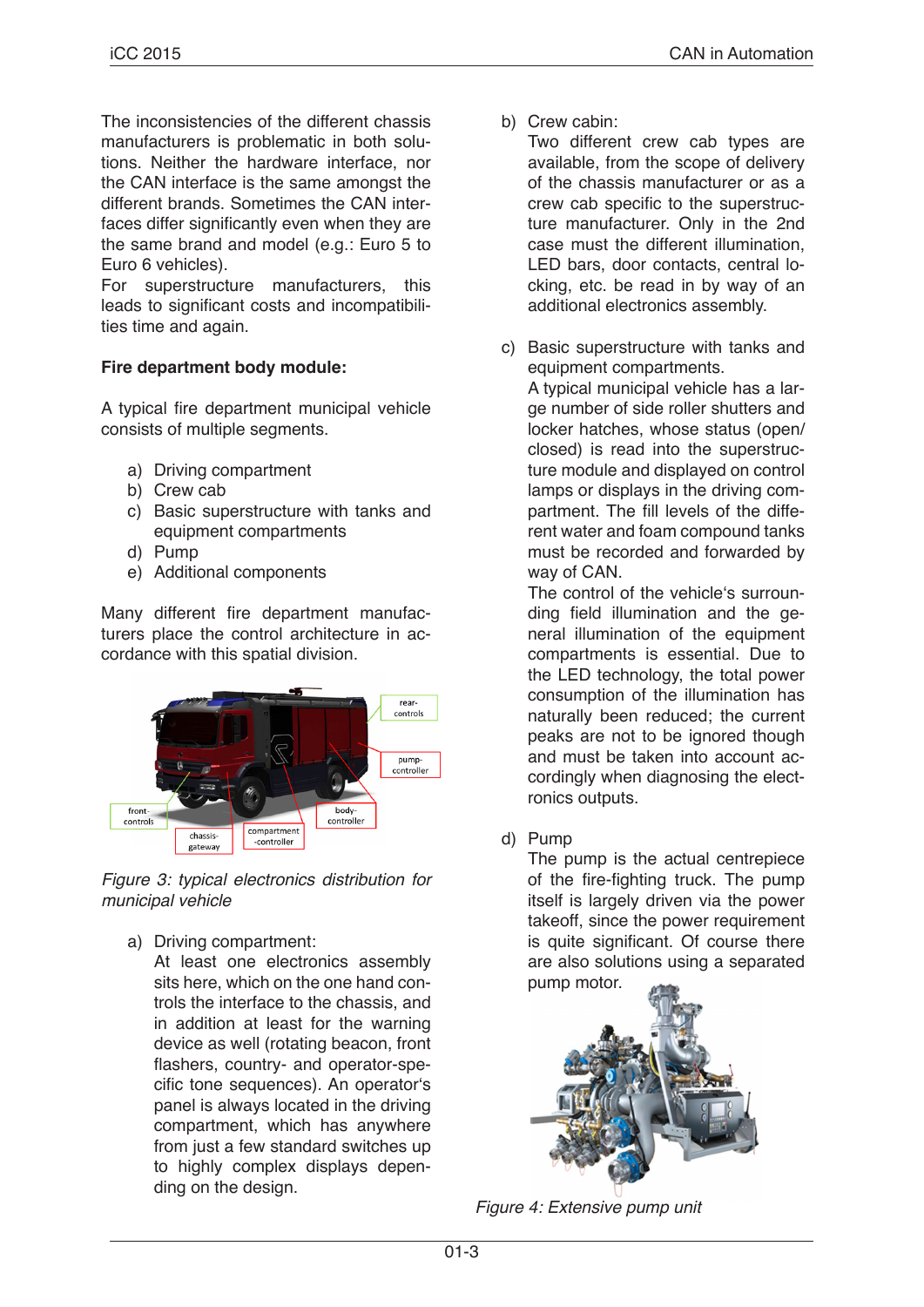The individual pressure and temperature sensors are read in from the pump electronics and the pneumatic valves are controlled, which are between 3 and approx. 25 pieces depending on the vehicle's equipment.

e) Additional components

 The abundance of installed functions is determined above all by additional components and thus electronics optionally connected to the CAN.

 These commonly include pressurized foam proportioning systems, road hazard traffic control devices, various light masts, an array of builtin generator systems (from 6 kVA to 60 kVA), hybrid systems up to 130 kVA, portable generators, portable pumps, water monitors (from 800 l to 13,000 l/min) and many more.



*Figure 5: Water monitor 6,000 l/min*

DIN 14700 (section 1-11) was created so that many of these units, regardless of brand, can communicate with the bus systems of any fire department manufacturer. These units are separated by way of a gateway with a standardized interface from the bus specific to the fire department and function with Plug & Play. Using this interface, for example, portable power generators from multiple manufacturers can be operated on the vehicle's own display, even providing enhanced diagnostics.

# **Operations:**

Operating elements are a very important issue, which is always being discussed among fire fighters.

This is where the interests of multiple groups collide, because in the end the subject is an emergency vehicle that must be able to be safely operated by a potentially large group of users with varying levels of knowledge in the event of an emergency.

Some swear by highly technological display applications (whereby touch displays still represent a shrinking minority due to protective clothing and operational control requirements), while other users want only conventional switches that are easy to exchange.



*Figure 6: Operation via displays*

This divide, of course, causes problems for superstructure manufacturers, lower quantities per implementation and thus higher costs. The age pyramid within the fire department also plays a role: that which is cool and absolutely necessary for some is seen by other users as an unnecessary gimmick. An increasingly noticeable trend is the use of key panels connected by way of CAN, key banks and small, compact display units. Therefore, simple vehicles as well as those with a complex functional scope can be easily mapped by increasing the number of control panels.



*Figure 7: Operation via CAN key pane*